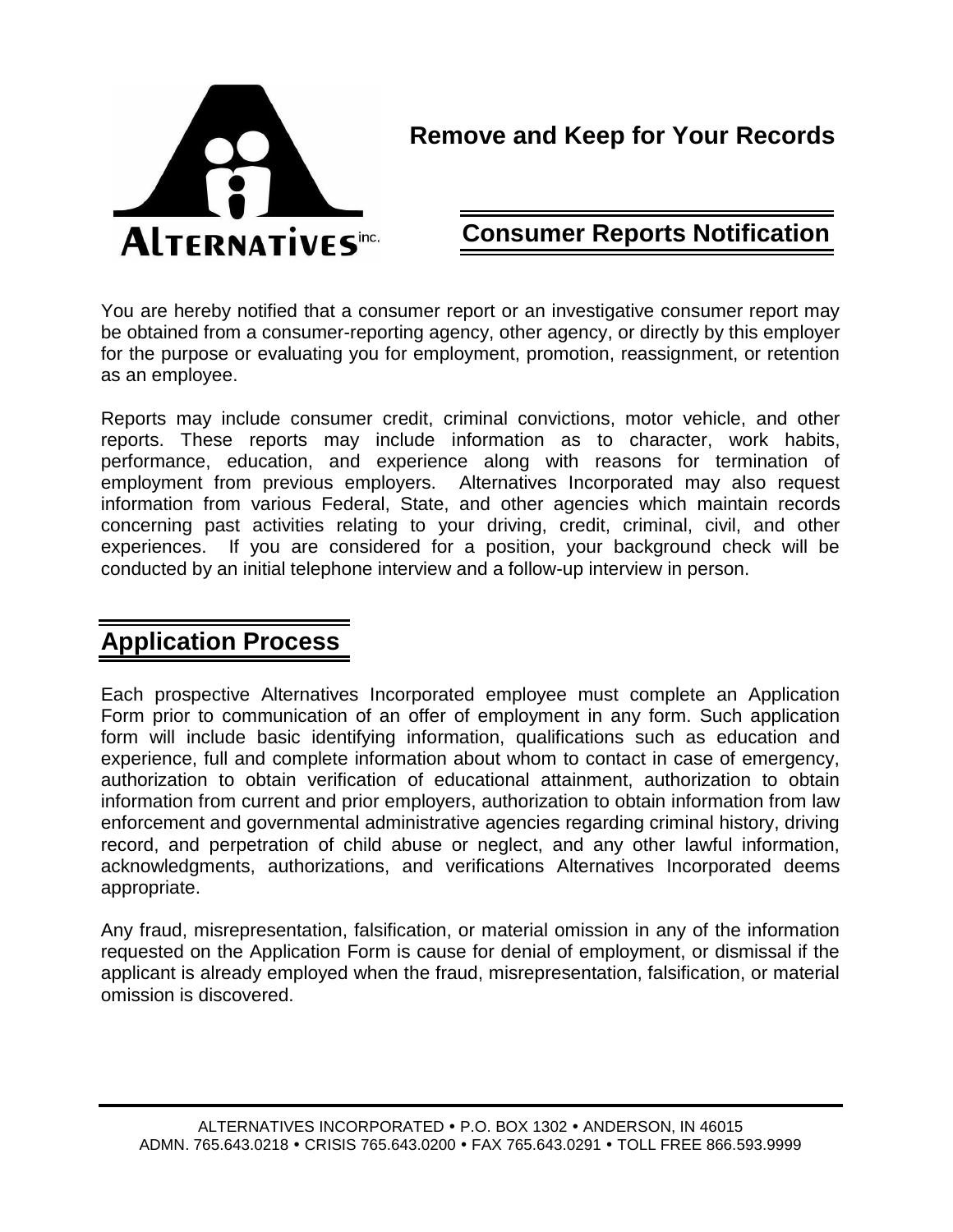| <b>ALTERNATIVES INCORPORATED</b> |                                                                                           |                        |              |                                       |                 |                                       |           | <b>Date</b>                                |                         |    |  |
|----------------------------------|-------------------------------------------------------------------------------------------|------------------------|--------------|---------------------------------------|-----------------|---------------------------------------|-----------|--------------------------------------------|-------------------------|----|--|
|                                  | <b>Application for Employment</b>                                                         |                        |              |                                       |                 |                                       |           |                                            |                         |    |  |
|                                  | <b>An Equal Opportunity Employer</b>                                                      |                        |              |                                       |                 | <b>At-Will Employment</b>             |           | Mo                                         | Day                     | Yr |  |
| Personal                         | Last name<br>First name                                                                   |                        |              | Middle name                           |                 |                                       |           | Are you at least 18 years                  |                         |    |  |
|                                  | Current address<br>City                                                                   |                        |              | Zip code<br><b>State</b>              |                 |                                       |           | of age?<br>$\Box$ No<br>Yes                |                         |    |  |
|                                  | Permanent address                                                                         | City                   |              |                                       | State           | Zip code                              |           |                                            |                         |    |  |
|                                  |                                                                                           |                        |              |                                       |                 |                                       |           |                                            | How were you referred?  |    |  |
|                                  | <b>Social Security Number</b><br>Telephone                                                |                        |              |                                       |                 |                                       |           | Newspaper                                  |                         |    |  |
|                                  | In case emergency, notify:<br>Relationship                                                |                        |              | Telephone                             |                 |                                       |           | $\Box$ Agency<br><b>Employment service</b> |                         |    |  |
|                                  | Address of emergency contact:<br>City                                                     |                        |              | Zip code<br><b>State</b>              |                 |                                       |           | Friend/Family                              |                         |    |  |
|                                  |                                                                                           |                        |              |                                       |                 |                                       |           | College placement                          |                         |    |  |
|                                  | Do you have a valid driver's license?                                                     | Yes                    | No           |                                       | License number: |                                       |           |                                            | Other______________     |    |  |
|                                  | Grade school<br>College<br>High school<br>Indicate highest education level completed:     |                        |              |                                       |                 |                                       |           |                                            | Graduate school         |    |  |
|                                  | Name & Location                                                                           |                        |              | Dates Attended                        |                 |                                       | Graduated |                                            | Degree**<br>Certificate |    |  |
|                                  |                                                                                           |                        |              |                                       | Mo/Yr           | Mo/Yr                                 | Mo/Yr     |                                            | Diploma                 |    |  |
|                                  | High school                                                                               |                        |              |                                       |                 |                                       |           |                                            |                         |    |  |
| Education                        | College(s)                                                                                |                        |              |                                       |                 |                                       |           |                                            |                         |    |  |
|                                  | Graduate school                                                                           |                        |              |                                       |                 |                                       |           |                                            |                         |    |  |
|                                  | Military/other                                                                            |                        |              |                                       |                 |                                       |           |                                            |                         |    |  |
|                                  | <b>Professional licenses</b>                                                              |                        |              |                                       |                 |                                       |           |                                            |                         |    |  |
|                                  | ** Specify number of college hours earned in no degree obtained                           |                        |              |                                       |                 |                                       |           |                                            |                         |    |  |
|                                  | Type of work preferred:<br>Full-time<br>Part-time                                         |                        |              |                                       |                 | Other                                 |           |                                            |                         |    |  |
|                                  | Have you ever worked for Alternatives?<br><b>No</b><br>Yes<br>If yes, dates:<br>to        |                        |              |                                       |                 |                                       |           |                                            |                         |    |  |
| <b>Job Interest</b>              | <b>No</b><br>Can you operate a telephone?<br>Yes<br>Date you are available to start work: |                        |              |                                       |                 |                                       |           |                                            |                         |    |  |
|                                  | Indicate special qualification or skills:                                                 |                        |              |                                       |                 |                                       |           |                                            |                         |    |  |
|                                  | Will you work:                                                                            | Any shift<br>No<br>Yes |              | Overtime                              |                 | <b>No</b><br>Yes                      | Weekends  |                                            | Yes                     | No |  |
|                                  | Branch of U.S. armed forces<br>Date entered                                               |                        |              | Date and type of discharge/retirement |                 |                                       |           | Rank/rate at discharge                     |                         |    |  |
| Military                         | Other military service (including Reserves)                                               |                        | Date entered |                                       |                 | Date and type of discharge/retirement |           |                                            | Rank/rate at discharge  |    |  |

### **APPLICATION REMAINS ON FILE TWO YEARS FROM DATE OF SUBMISSION**

*CONTINUED ON REVERSE SIDE*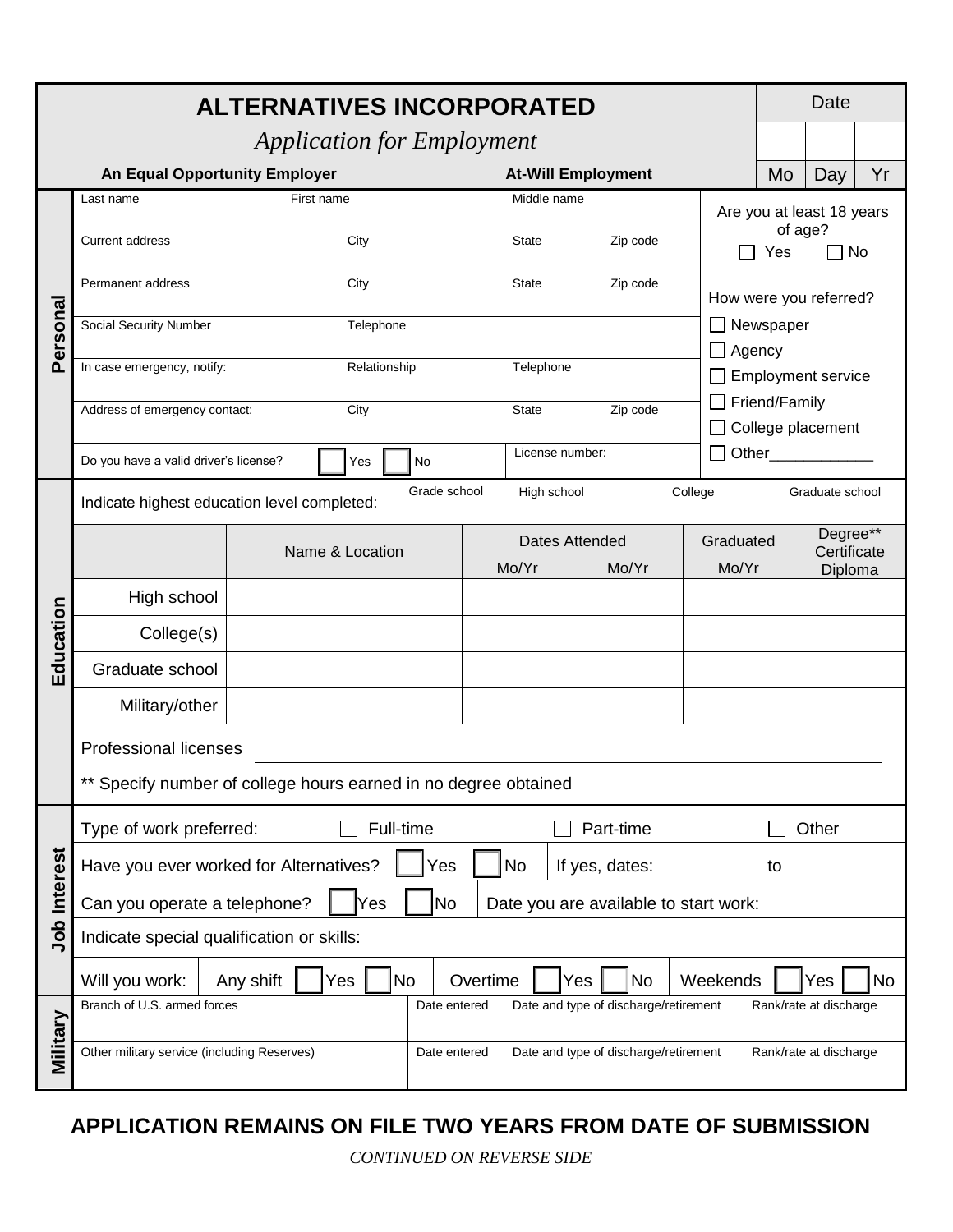| <b>Work History</b> | Employer (most recent):                                                                                                                                                                                              |         | Phone:             |             | From:    | To:             |  |  |
|---------------------|----------------------------------------------------------------------------------------------------------------------------------------------------------------------------------------------------------------------|---------|--------------------|-------------|----------|-----------------|--|--|
|                     | Address                                                                                                                                                                                                              | City    | <b>State</b>       |             | Zip Code |                 |  |  |
|                     | Position/Duties:                                                                                                                                                                                                     |         |                    |             |          |                 |  |  |
|                     | Supervisor's Name:                                                                                                                                                                                                   |         | Salary:            |             |          |                 |  |  |
|                     | Reason for leaving:                                                                                                                                                                                                  |         | OK to contact now: | Yes         | No       |                 |  |  |
| Work History        | Employer:                                                                                                                                                                                                            |         | Phone:             |             | From:    | To:             |  |  |
|                     | Address                                                                                                                                                                                                              | City    | <b>State</b>       |             | Zip Code |                 |  |  |
|                     | Position/Duties:                                                                                                                                                                                                     |         |                    |             |          |                 |  |  |
|                     | Supervisor's Name:                                                                                                                                                                                                   |         | Salary:            |             |          |                 |  |  |
|                     | Reason for leaving:                                                                                                                                                                                                  |         | OK to contact now: | Yes         | No       |                 |  |  |
|                     | Employer:                                                                                                                                                                                                            |         | Phone:             |             | From:    | To:             |  |  |
|                     | Address                                                                                                                                                                                                              | City    | <b>State</b>       |             | Zip Code |                 |  |  |
| <b>Work History</b> | Position/Duties:                                                                                                                                                                                                     |         |                    |             |          |                 |  |  |
|                     | Supervisor's Name:                                                                                                                                                                                                   |         | Salary:            |             |          |                 |  |  |
|                     | Reason for leaving:                                                                                                                                                                                                  |         | OK to contact now: | Yes         | No       |                 |  |  |
|                     | Please give the names of three persons not related to you, whom you have known at least one year.                                                                                                                    |         |                    |             |          |                 |  |  |
| es<br>Referenc      | Name                                                                                                                                                                                                                 | Address |                    | Telephone # |          | Yrs. Acquainted |  |  |
|                     | Name                                                                                                                                                                                                                 | Address |                    | Telephone # |          | Yrs. Acquainted |  |  |
|                     | Name                                                                                                                                                                                                                 | Address |                    | Telephone # |          | Yrs. Acquainted |  |  |
| Criminal History    | Have you ever been convicted of a crime (excluding minor traffic offenses)?<br>No<br>Yes<br>If yes, list convictions (a conviction does not necessarily disqualify an applicant for the position applied for):<br>1. |         |                    |             |          |                 |  |  |
|                     | 2.                                                                                                                                                                                                                   |         |                    |             |          |                 |  |  |
|                     | 3.                                                                                                                                                                                                                   |         |                    |             |          |                 |  |  |

All applicants will be considered for employment without regard to race, religion, sex, national origin, age, marital or veteran status, medical condition or disability, or any other status protected by law. We are an Equal Opportunity Employer. Please return application to: Alternatives Incorporated, P O Box 1302, Anderson, IN 46015-1302.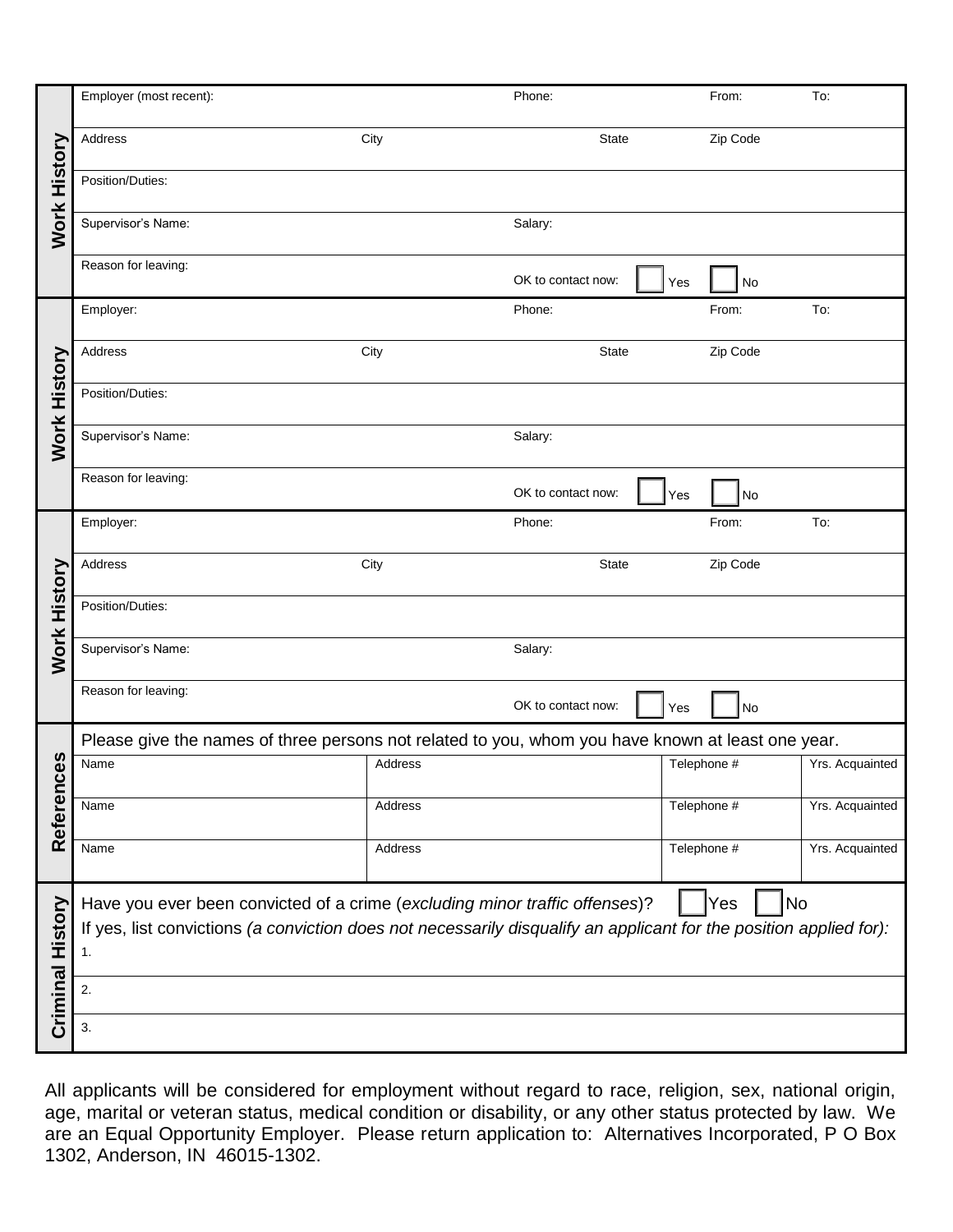# PLEASE READ CAREFULLY:

STATEMENT OF APPLICANT: In applying for employment, I want Alternatives Incorporated to be fully informed of my previous record, and I hereby authorize Alternatives Inc. to investigate my background and to obtain any and all information, which may concern me. I hereby release all persons, schools, businesses, military and government agencies, credit bureaus, bureau of motor vehicles, and law enforcement agencies from any liability in furnishing such information.

I fully understand that any misrepresentation of facts on this application shall be sufficient cause for dismissal regardless of the date of discovery. I further understand that any offer of employment shall be subject to reference check. I understand and agree that, should I be offered employment, my commencement of work may be conditioned on the results of a drug test and/or medical examination, the cost of which, if administered, will be borne by Alternatives Inc. I further understand that this employment relationship is at will and may be terminated by either party at any time, with or without cause.

RELEASE: I hereby authorize any prior employers to provide such information concerning my employment with them as may be requested, and also authorize the Registrar/Placement Office of all educational institutions attended to release an official copy of my transcript. I also authorize any appropriate licensing board to release full information concerning my licensor status and my licensor history.

Signature of Applicant Date Date

Applicant Name (Please Print)